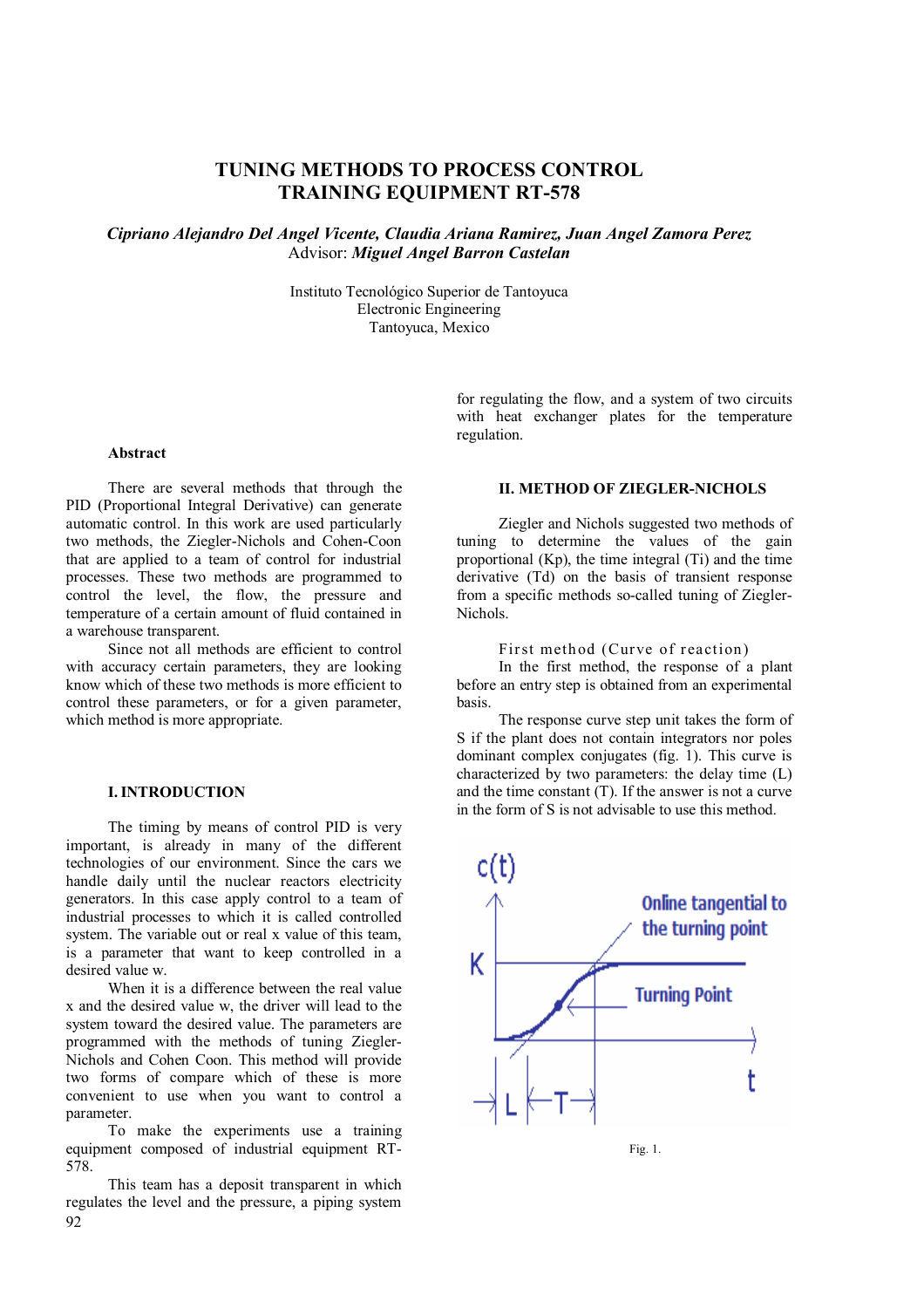In this case the role of transfer is approaching through a system of the first order with a delay of transport as shown below:

$$
\frac{C_{(s)}}{U_{(s)}} = \frac{Ke^{Ls}}{Ts+1}
$$

In the first method, Ziegler and Nichols established the values of Kp, it, and Td in accordance with the formula that appears in the table 1.

|                       |                               |                       | Table 1 |
|-----------------------|-------------------------------|-----------------------|---------|
| Type of<br>controller | $K_{\rm s}$<br>$\overline{p}$ |                       |         |
| $\boldsymbol{P}$      | L                             | $\infty$              |         |
| PI                    | $0.9 -$                       | L<br>$\overline{0.3}$ |         |
| <b>PID</b>            | $1.2 -$                       | 2L                    | 0.5L    |

The driver PID tuned through the first method of the rules of Ziegler-Nichols produces:

$$
G_{c(s)} = K_p \left( 1 + \frac{1}{T_i s} + T_d s \right)
$$
  
\n
$$
G_{c(s)} = 1.2 \frac{T}{L} \left( 1 + \frac{1}{2Ls} + 0.5Ls \right) =
$$
  
\n
$$
= 0.6T \frac{\left(s + \frac{1}{L}\right)^2}{s}
$$

Therefore, the driver PID has a pole in the origin and a double zero in S=-1/L.

Second method (Oscillation continuous)

In this method, first outlined the values of Ti= and Td=0. Subsequently, using only the action proportional control increases the value of Kp from zero to a critical value where the exit show sustained oscillations. If such an exit shows no oscillations sustained for any value of Kp, this method cannot be applied. Therefore, the gain and the critical period are determined experimentally.

Ziegler and Nichols suggested that the values of the parameters Kp, Ti and Td in accordance with the formula the table 2.

The driver PID tuned through the second method of Ziegler-Nichols produces:

$$
G_{c(s)} = K_p \left( 1 + \frac{1}{T_i s} + T_d s \right)
$$

$$
G_{c(s)} = 0.6K_{cr} \left(1 + \frac{1}{0.5P_{cr}s} + 0.125P_{cr}s\right) =
$$
  
0.075K\_{cr}P\_{cr} \frac{\left(s + \frac{4}{P\_{cr}}\right)^2}{s}

Therefore, the driver PID has a pole in the origin and double zero in s=-4/Pcr.

 $T<sub>11</sub>$ 

 $\equiv$ 

|                       |              |             | rabie 2       |
|-----------------------|--------------|-------------|---------------|
| Type of<br>controller |              |             |               |
|                       | $0.5K_{cr}$  | $\infty$    |               |
| PI                    | $0.45K_{cr}$ | $\tau$      |               |
| PID                   | $0.6K_{cr}$  | $0.5P_{cr}$ | $0.125P_{cr}$ |

The rules of tuning Ziegler-Nichols apply only to the plants whose dynamic is known.

The rules developed by Ziegler and Nichols are the most used in the tuning drivers PID, when it is difficult to obtain the mathematical model of his plant to which he requires some kind of control.

These rules of tuning require initially an experimental stage where the engineers in charge of the development of the controller PID, must specify the response that generates the plant and with it determine the driver appropriate, if that can be applied the methods of Ziegler -Nichols.

#### Method of Cohen-Coon (reaction)

Cohen and Coon were the first to observe that for most of the processes controlled, the curve of a reaction may be approximate to the response of a system of the first order with time died.

This requires of the estimate of a gain stationary, a time constant effective and a time dead cash to characterize the process and get a response that comes close very closely to the curve of reaction of the current process.

Cohen and Coon also developed rules of tuning with the aim of achieving replies with a reason decay of a fourth. However, as this criterion does not provide a single set of parameters of tuning, the rules of Cohen-Coon estimated values different from those encountered by Ziegler and Nichols, as shown in the table 3.

Interestingly, more than half of the industrial controllers used today used control schemes PID or PID amended. The drivers PID analog are mainly type hydraulic, pneumatic, electronic, electrical or its combinations.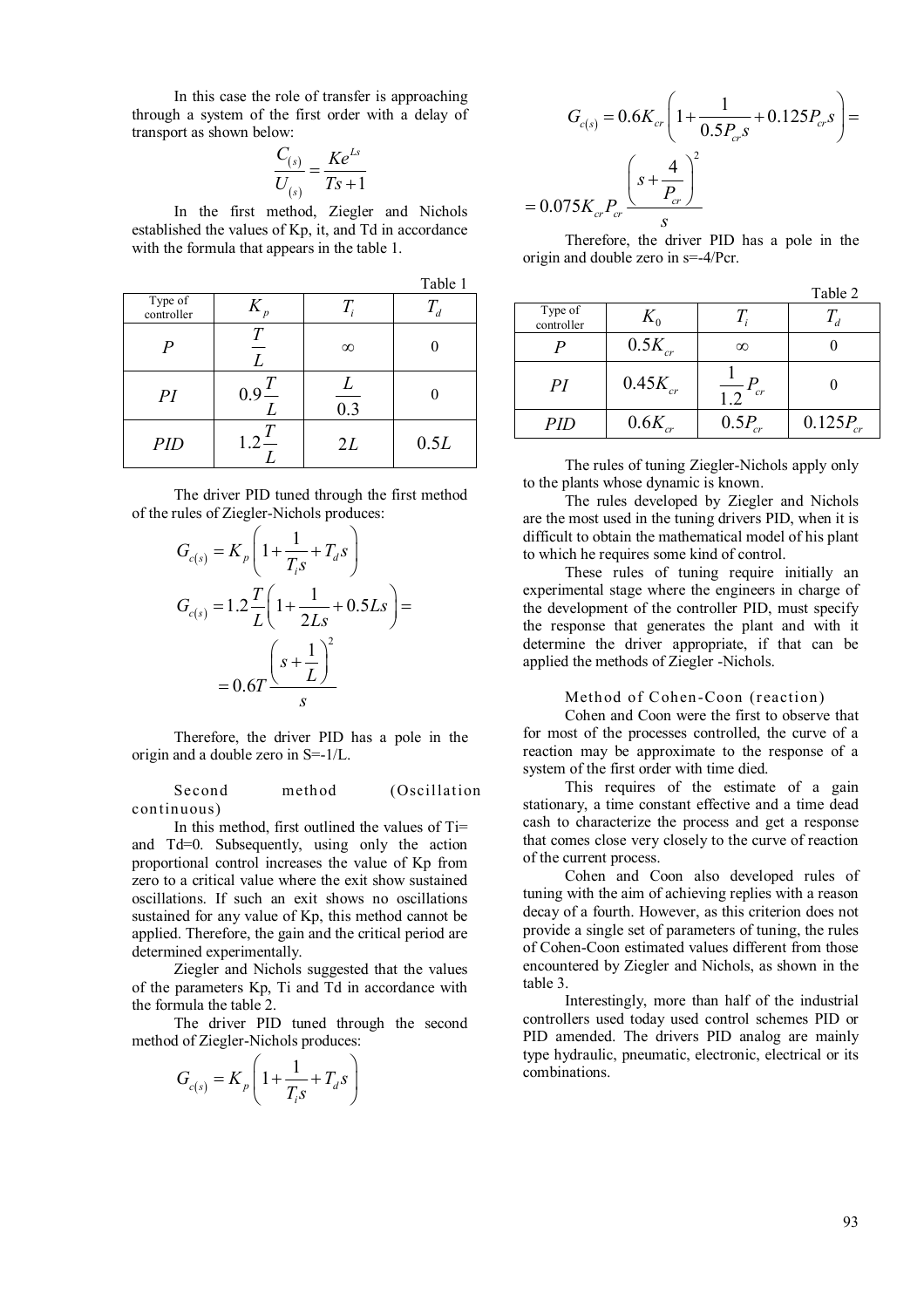|                       |                                                                                                                  |                                                                                 | $1$ uviv $\upsilon$                             |
|-----------------------|------------------------------------------------------------------------------------------------------------------|---------------------------------------------------------------------------------|-------------------------------------------------|
| Type of<br>controller | $K_c$                                                                                                            | $T_{i}$                                                                         | $T_{d}$                                         |
| $\boldsymbol{P}$      | $\frac{1}{k} \left( \frac{r}{t_0} \right) \left  1 + \frac{1}{2} \left( \frac{t_0}{r} \right) \right $           |                                                                                 |                                                 |
| PI                    | $\frac{1}{k} \left( \frac{r}{t_0} \right) \left[ 0.9 + \frac{1}{12} \left( \frac{t_0}{r} \right) \right]$        | $30 + 3$<br>$t_{0}$<br>$t_{0}$<br>$9 + 20$                                      |                                                 |
| PD                    | $\frac{1}{k} \left( \frac{r}{t_0} \right) \left[ \frac{5}{4} + \frac{1}{6} \left( \frac{t_0}{r} \right) \right]$ |                                                                                 | $\frac{r_0}{r}$<br>$6 - 2$<br>$t_0$<br>$22 + 3$ |
| PID                   | $\frac{1}{k} \left( \frac{r}{t_0} \right) \left[ \frac{4}{3} + \frac{1}{4} \left( \frac{t_0}{r} \right) \right]$ | $32 + 6$<br>$\frac{\iota_0}{\iota}$<br>$t_0$<br>$13 + 8$<br>$t_{\underline{0}}$ | $t_{0}$<br>$\frac{\iota_0}{\iota}$<br>$11 + 2$  |

#### **III DESARROLLO**

Apply the second method of Ziegler-Nichols to our plant:

$$
G(s) = \frac{0.8}{30s^3 + 43s^2 + 14s + 1}
$$

Which was obtained by mean training equipment RT-578, shown below, where it try to control the water level at set-point.



Fig. 2.

We know the critical gain is  $Kcr = 23$ . Knowing this parameter, we can to compute the critical period Pcr based in the table 4.





Fig. 3.

From it figure; we can obtain the parameter  $Pcr = 9.1666667$ .

On the other hand, we have at the next table; how we can compute Kp. Ti and Td to different controllers PID´s.